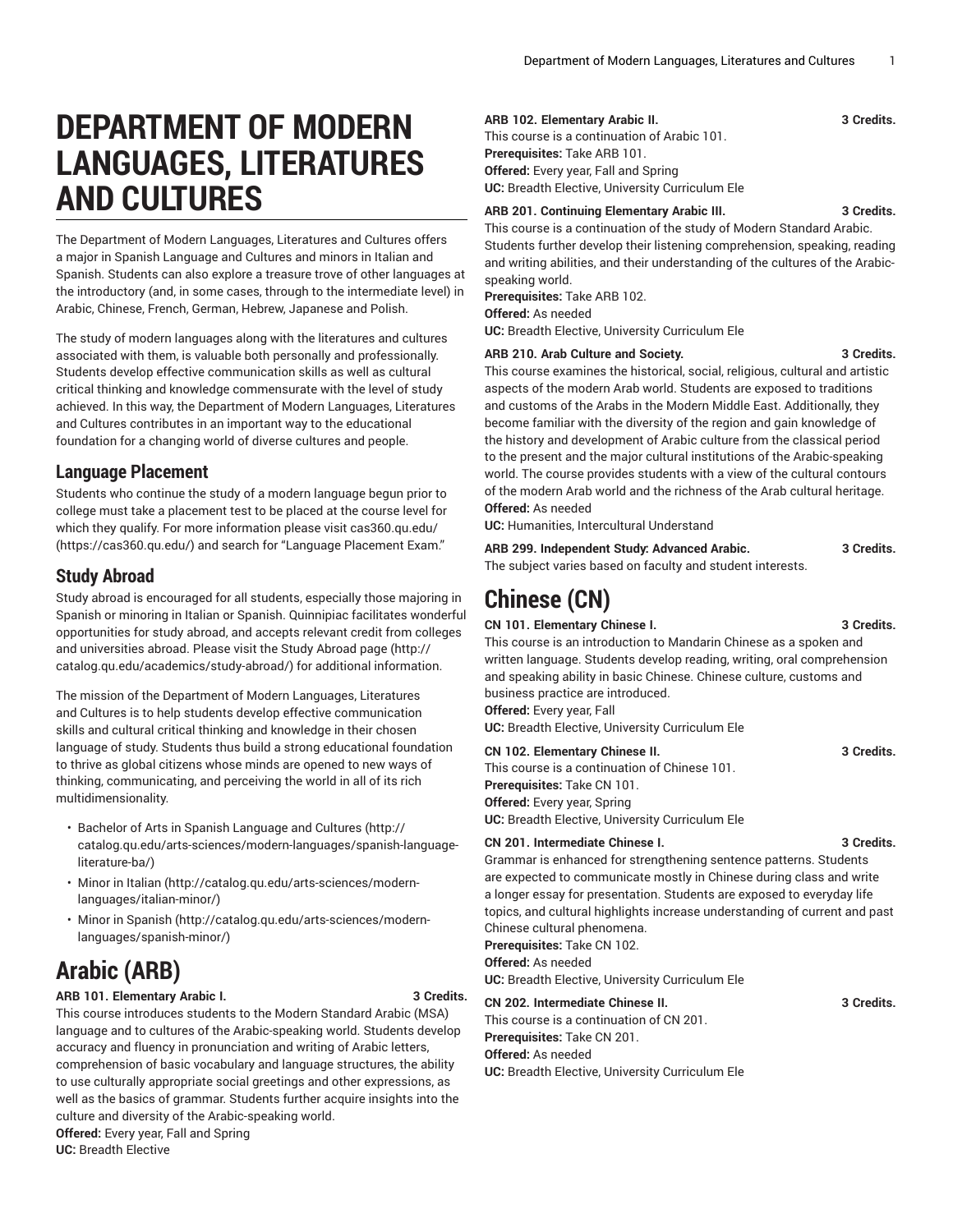#### **CN 210. Chinese Culture and Civilization. 3 Credits.**

This course introduces students to Chinese culture and civilization across time and regions. It provides an overview for students to grasp the important cultural concepts and to understand the great inventions created by China. Subjects include food and cuisine, traditional clothes, architecture and scenery, festival celebrations, Chinese arts, literature and proverbs, traditions and taboos, religious beliefs, and Chinese medicine. The course is conducted in English and does not require prior knowledge of Chinese.

**Prerequisites:** Take EN 101 EN 101I or EN 103H.

**Offered:** As needed

**UC:** Humanities, Intercultural Understand

**CN 220. Art of War for Business Strategies and Leadership. 3 Credits.**

"If you know the enemy and know yourself, you need not fear the result of a hundred battles. If you know yourself but not the enemy, for every victory gained you will also suffer a defeat. If you know neither the enemy nor yourself, you will succumb in every battle" (Sun Tzu). This course introduces The Art of War by interpreting first Sun Tzu's original words, highlighted with the historical warfare events. Students examine the application of business strategies on the fields of business, commerce and industries. The principles of how to build great leadership and interpersonal skills from Sun Tzu's wisdom are outlined and introduced. The practice for employing the doctrines of The Art of War from many different business firms and industries worldwide are also referred to as examples. Based on Sun Tzu's wisdom and The Art of War's doctrines, students can transfer the knowledge from the battlefield to business management and communication. Moreover, students benefit from learning Chinese politics, language, culture and history. **Offered:** As needed

#### **CN 230. Chinese Health Regimens. 3 Credits.**

This course is taught in English. It introduces how to balance Yin and Yang, and nourish the three treasures (Essence, Qi and Spirit) in a human body from the theories of relaxation, exercises, fengshui (geomancy), massage and food therapy. Students learn how healthier body and living styles can be cultivated according to the rhythm of various seasons, solar terms and even different hours in a day. It is a preventive way for caring for life, maintaining both physical and psychological health, preventing and curing diseases as well as promoting longevity. **Offered:** As needed

## **French (FR)**

#### **FR 101. Elementary French I. 3 Credits.**

This introduction to the French language focuses on oral practice, basic grammar study, reading, and writing. Cultural practices and traditions of the French-speaking world are also presented. Students who have three or more years of high school French with grades of B or above may not take this course for credit.

**Offered:** Every year, Fall and Spring **UC:** Breadth Elective, University Curriculum Ele

#### **FR 102. Elementary French II. 3 Credits.**

This course is a continuation of FR 101. **Prerequisites:** Take FR 101 or placement into FR 102. **Offered:** Every year, Fall and Spring **UC:** Breadth Elective, University Curriculum Ele

**FR 201. Intermediate French I. 3 Credits.**

This course is for students who wish to develop further their ability to read, write and speak French. Reading is drawn from a wide variety of fictional works and forms (short story, plays, and poems) on topics of general interest. Students also broaden their knowledge of the French-speaking world to expand their ability to make cross-cultural comparisons.

**Prerequisites:** Take FR 102 or placement into FR 201. **Offered:** Every year, Fall **UC:** Breadth Elective, University Curriculum Ele

**FR 202. Intermediate French II. 3 Credits.**

This course is a continuation of FR 201. **Prerequisites:** Take FR 201. **Offered:** Every year, Spring

**UC:** Breadth Elective, University Curriculum Ele

#### **FR 299. Independent Study. 3 Credits.**

By special arrangement with instructor and with approval of department chair.

**Offered:** As needed, All

#### **FR 301. Advanced French I. 3 Credits.**

Students examine selections from modern French literature, based on shorter prose works. Basic language skills are reinforced and critical skills are introduced. Culture is also integrated with language using a wide variety of sources.

**Prerequisites:** Take FR 202 or placement into FR 301. **Offered:** As needed, Fall **UC:** Breadth Elective

#### **FR 302. Advanced French II. 3 Credits.**

This course is a continuation of FR 301. **Prerequisites:** Take FR 301. **Offered:** As needed, Spring **UC:** Breadth Elective, University Curriculum Ele

#### **FR 399. Independent Study. 3 Credits.**

By special arrangement with instructor and with approval of department chair.

**Offered:** As needed

## **German (GR)**

#### **GR 101. Elementary German I. 3 Credits.**

This introduction to the German language includes oral practice, the study of basic grammar, and practice in reading and writing. Cultural practices, artifacts, and traditions provide a focal point for application of grammar and vocabulary. Students who have three or more years of high school German with grades of B or above may not take this course for credit.

**Offered:** Every year, Fall **UC:** Breadth Elective, University Curriculum Ele

**GR 102. Elementary German II. 3 Credits.**

This course is a continuation of GR 101. **Prerequisites:** Take GR 101 or placement into GR 102. **Offered:** Every year, Spring **UC:** Breadth Elective, University Curriculum Ele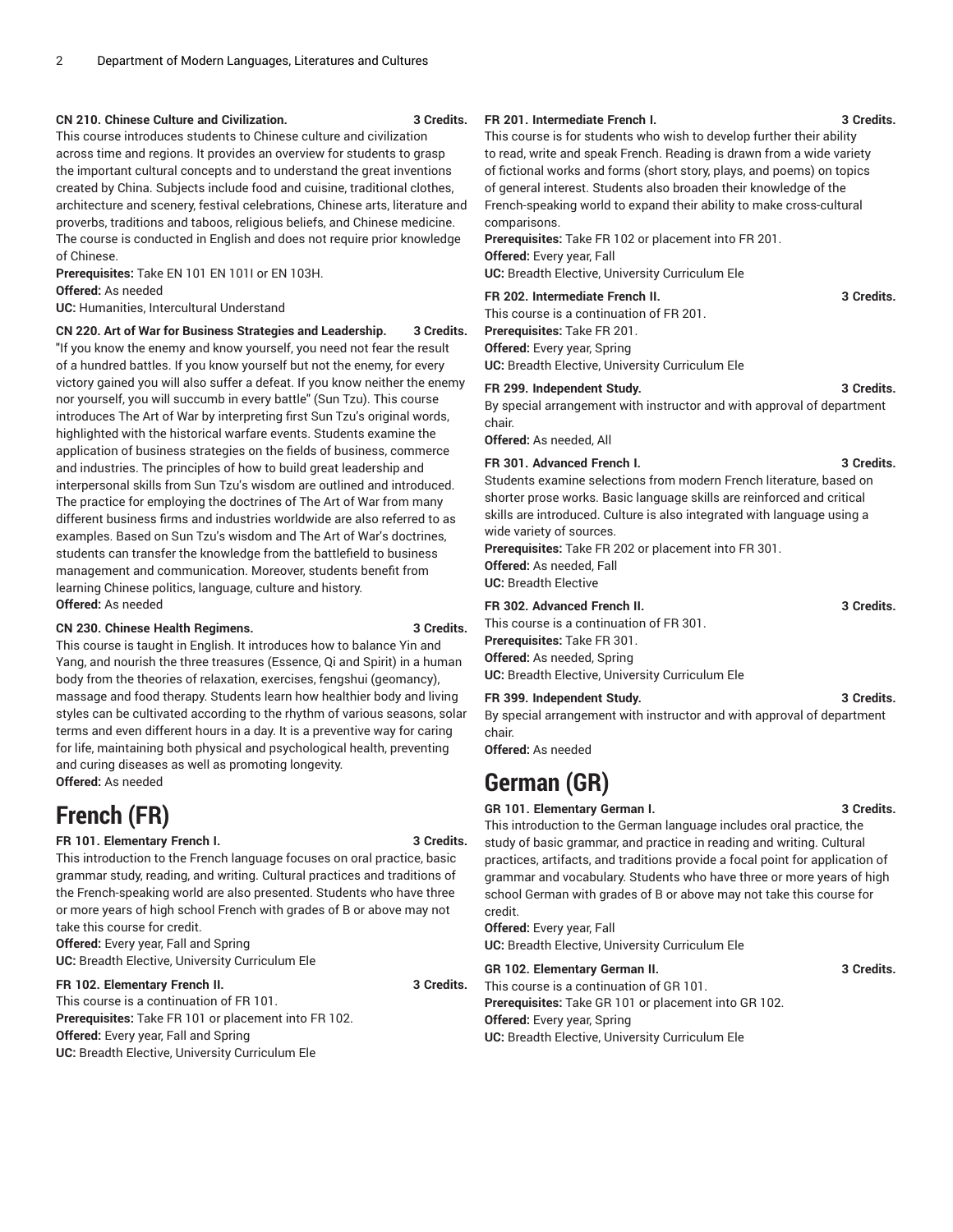#### **GR 210. Introduction to German Culture. 3 Credits.**

This course taught in English offers an introduction to important historical events, figures, movements and ideas that have shaped the culture of German-speaking countries. Students learn about aspects of daily life, traditions, philosophical movements, and cultural artifacts in architecture, literature, art, film and music.

**Prerequisites:** Take EN 101.

**Offered:** As needed

## **Hebrew (HBR)**

#### **HBR 101. Introduction to Modern Hebrew. 3 Credits.**

This is an introductory course in modern Hebrew. Students begin to achieve basic proficiency in reading, writing, speaking and comprehending modern Hebrew. Culture is integrated with language using a wide variety of sources. Students are introduced to the Hebrew alphabet and use Hebrew script. They learn elementary conversational skills and basic Hebrew grammar.

**Offered:** Every year, Fall

**UC:** Breadth Elective, University Curriculum Ele

#### **HBR 102. Introduction to Elementary Modern Hebrew II. 3 Credits.**

This course is a continuation of Hebrew 101. Students review and expand their grammatical study leading to deeper comprehension of style and usage. Students learn the fundamentals of grammar and syntax as well as idioms and special expressions. Emphasis is given to all four communicative skills (speaking, reading, listening and writing). The semester covers the study of the present tense, basics of the past tense, and some of the future tense in most of the conjugation models as well as numbers, colors, and daily life situations, etc. Culture is also integrated into the course as students learn the language.

**Prerequisites:** Take HBR 101.

**Offered:** Every year, Spring **UC:** Breadth Elective, University Curriculum Ele

# **Italian (IT)**

#### **IT 101. Elementary Italian I. 3 Credits.**

This course is designed for students who have no previous knowledge of Italian. The course includes instruction and practice in all four language skills: speaking, reading, writing and listening comprehension, with emphasis on communication and oral proficiency. In addition, students explore aspects of Italian life and culture. Students who have three or more years of high school Italian with grades of B or above may not take this course for credit.

**Offered:** Every year, Fall and Spring **UC:** Breadth Elective, University Curriculum Ele

#### **IT 102. Elementary Italian II. 3 Credits.**

This course is a continuation of IT 101. **Prerequisites:** Take IT 101 or placement into IT 102. **Offered:** Every year, Fall and Spring **UC:** Breadth Elective, University Curriculum Ele

## Taught in English. **Prerequisites:** Take EN 101.

## **IT 200. Italian: Special Topics. 3 Credits.**

**Offered:** As needed

### **IT 201. Intermediate Italian I. 3 Credits.**

This third-semester course includes instruction and practice in all four language skills: speaking, reading, writing and listening comprehension, with emphasis on communication and oral proficiency. In addition, students explore aspects of Italian life and culture through analysis of selected authentic readings and films.

**Prerequisites:** Take IT 102 or placement into IT 201.

**Offered:** Every year, Fall

**UC:** Breadth Elective, University Curriculum Ele

#### **IT 202. Intermediate Italian II. 3 Credits.**

This course is a continuation of Italian 201. **Prerequisites:** Take IT 201 or placement into IT 202. **Offered:** Every year, Spring **UC:** Breadth Elective, University Curriculum Ele

#### **IT 210. Italy: A Journey Through its Food, History and Culture (in Eng.). 3 Credits.**

The study of Italian food--examined from a literary, historical, socioeconomic, political and environmental perspective--guides students' exploration of Italian culture. Starting with ancient Rome, students study how the production, preparation and consumption of food have given shape to Italian identity, drawing from representative literary, artistic and historical works, as well as scholarly sources. Finally, Italian food culture is considered in relation to contemporary issues such as globalization and sustainability. Taught in English.

**Prerequisites:** Take EN 101.

**Offered:** Every other year, Spring

**UC:** Humanities, Intercultural Understand

### **IT 211. Italian Cinema (in Eng.). 3 Credits.**

The study of Italian cinema and its main movements and periods guides students' exploration of Italian culture. From the postwar era to the hyper-contemporary, students study the most representative films of Italian cinema in order to analyze the ways in which cultural and national identity have been portrayed and typified by filmmakers representing a variety of cinematic and historical periods and genres. Taught in English. **Prerequisites:** Take EN 101.

**Offered:** Every other year, Spring **UC:** Fine Arts, Intercultural Understand

**IT 212. Florence and the Making of the Renaissance (in Eng.). 3 Credits.** This course explores a time--the Renaissance--and a place--Florence--in which many defining features of modernity first took shape and became object of critical thinking. Students examine major authors and genres, from short fiction and poetry to political and scientific treaties, and contextualize them within the artistic, political and social framework of their time. Topics include critical perspectives on notions of the individual and community, as well as their interplay with questions of social status, gender and sexuality; Florence as proto-capitalist society and the emergence of modern banking; education and artistic expression as forms of empowerment and vehicles for social change. Taught in English. **Prerequisites:** Take EN 101.

**Offered:** Every other year, Fall **UC:** Humanities, Intercultural Understand

**IT 299. Independent Study. 3 Credits. Offered:** As needed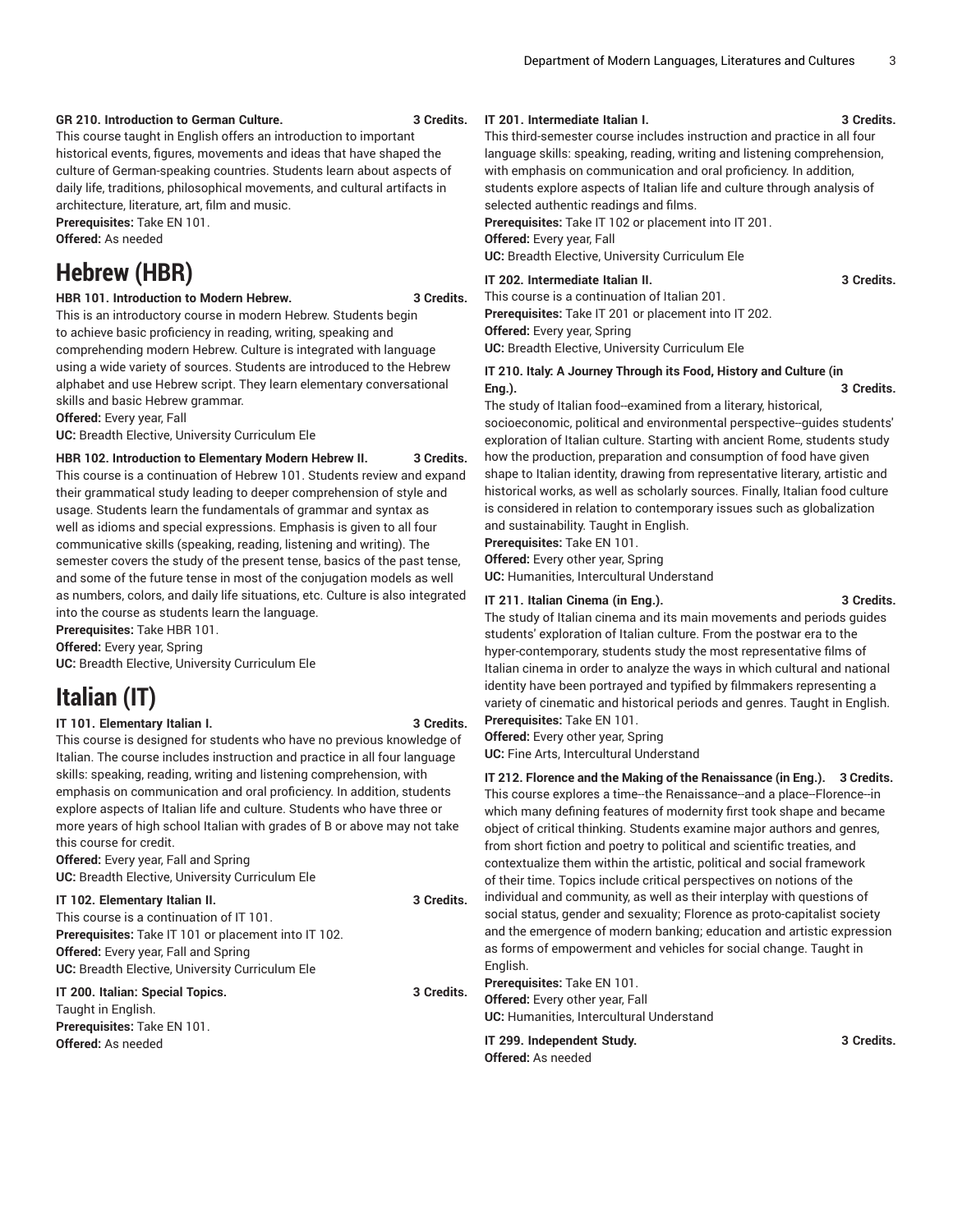#### **IT 301. Advanced Italian I. 3 Credits.**

This course develops oral and written language skills to a high degree of proficiency, while exploring major social and cultural trends in 20thcentury Italy. Topics such as politics, popular culture, history and gastronomy are examined through authentic texts and a variety of media. **Prerequisites:** Take IT 202 or permission of the instructor. **Offered:** As needed

**UC:** Breadth Elective, University Curriculum Ele

#### **IT 302. Advanced Italian II. 3 Credits.**

This course develops oral and written language skills to a high degree of proficiency, while exploring major social and cultural trends in contemporary Italy. Topics such as politics, popular culture, history and gastronomy are examined through authentic texts and a variety of media. **Prerequisites:** Take IT 202 or permission of instructor.

**Offered:** Every other year, Spring

**UC:** Breadth Elective, University Curriculum Ele

#### **IT 316. Introduction to Italian Literature and Culture. 3 Credits.**

This course explores the evolution of Italian literature from its origins to modern day, placing representative texts within an interdisciplinary perspective. Through response papers and presentations in the target language, students further perfect written and oral skills, and develop the necessary foundation for more advanced study in the target language. **Prerequisites:** Take IT 202 or permission of the instructor. **Offered:** As needed

#### **IT 320. Italy's Cities. 3 Credits.**

This course explores the history, literature and visual art of Italy's cities and their unique contribution to Western civilization, while continuing to refine oral and written skills in the target language.

**Prerequisites:** Take IT 202 or permission of instructor. **Offered:** As needed

**IT 399. Independent Study. 3 Credits.**

**Offered:** As needed

## **Japanese (JP)**

**JP 101. Elementary Japanese I. 3 Credits.**

This introduction to Japanese as a spoken and written language includes intensive drills in the basic structures of the language. Elementary reading materials are used for vocabulary building, analytical exercises and discussion. Students learn about Japanese culture, customs and business practices. Basic Japanese scripts are introduced concurrently with other skills.

**Offered:** Every year, Fall **UC:** Breadth Elective, University Curriculum Ele

**JP 102. Elementary Japanese II. 3 Credits.** This course is a continuation of JP 101. **Prerequisites:** Take JP 101. **Offered:** Every year, Spring **UC:** Breadth Elective, University Curriculum Ele

### **JP 199. Independent Study. 3 Credits.**

The subject varies based on faculty and student interests. **Offered:** As needed, All

#### **JP 201. Intermediate Japanese I. 3 Credits.**

This course advances students' Japanese language foundation to the intermediate level by further developing their language skills. Students also learn about Japanese culture and customs.

**Offered:** As needed **UC:** Breadth Elective

#### **JP 202. Intermediate Japanese II. 3 Credits.** This course is a continuation of JP 201. **Prerequisites:** Take JP 201; **Offered:** As needed **UC:** Breadth Elective

#### **JP 210. Introduction to Japanese Culture. 3 Credits.**

This course provides students with an overview of Japanese culture, including the history, arts, tradition, beliefs, customs, behaviors, society, food and other topics. Upon successful completion of the course, students possess a better understanding of Japan's culture and its people. Students expand their horizons with their new knowledge to understand a different culture and viewpoints. The course is conducted in English and does not require prior knowledge of Japanese. **Prerequisites:** Take EN 101.

### **Offered:** As needed

**UC:** Humanities, Intercultural Understand

#### **JP 299. Independent Study. 3 Credits.**

| The subject varies based on faculty and student interests.<br>Offered: As needed, All                               |            |
|---------------------------------------------------------------------------------------------------------------------|------------|
| JP 399. Independent Study.<br>The subject varies based on faculty and student interests.<br>Offered: As needed, All | 3 Credits. |
| JP 499. Independent Study.<br>The subject varies based on faculty and student interests.                            | 3 Credits. |

# **Offered:** As needed, All

# **Spanish (SP)**

**SP 101. Elementary Spanish I. 3 Credits.**

Spanish as a spoken and written language is introduced in this course, which includes intensive drills in the basic structures of the language. Elementary reading material is used for vocabulary building, analytical exercises, and discussion. Cultural practices and traditions of the Spanish-speaking world are also presented. Students who have three or more years of high school Spanish with grades of B or above may not take this course for credit.

**Offered:** Every year, Fall and Spring **UC:** Breadth Elective, University Curriculum Ele

**SP 101L. Intensive Oral and Written Practice in Spanish. 1 Credit.** This course is a supplement to SP 101 and SP 102 but independent of these courses.It provides intensive practice in the areas of conversation, listening comprehension, reading, and writing. It is open to any student currently taking SP 101, SP 102 or those who have previously taken Spanish courses at the elementary level and are seeking to improve their Spanish skills. The course does not count toward fulfilling a language requirement, minor or major. It can be taken twice for credit during different semesters and is graded on a pass/fail basis. **Offered:** Every year, Fall and Spring

### **SP 102. Elementary Spanish II. 3 Credits.** This course is a continuation of SP 101. **Prerequisites:** Take SP 101 or placement into SP 102. **Offered:** Every year, Fall and Spring **UC:** Breadth Elective, University Curriculum Ele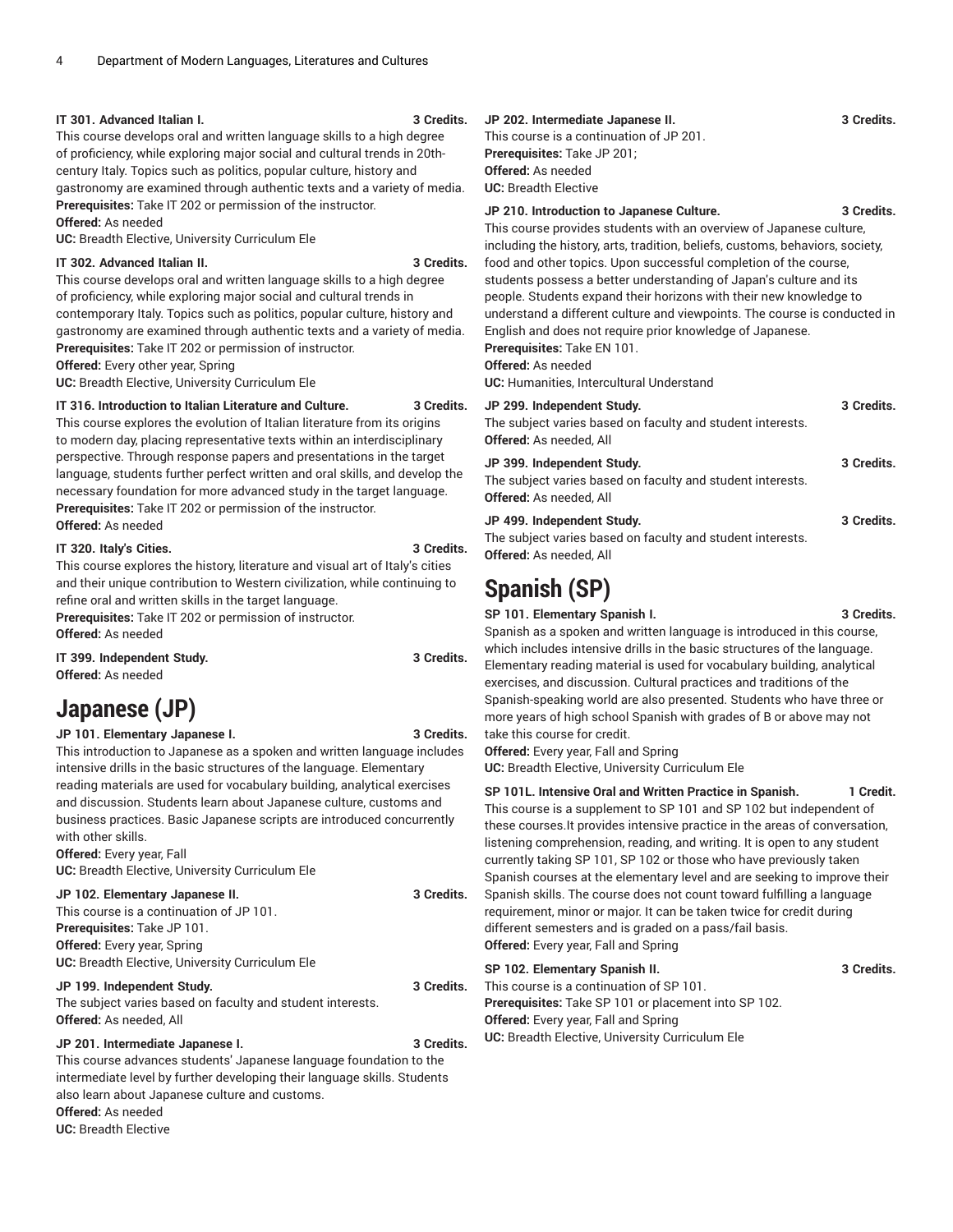#### **SP 105. Spanish for Health Professions. 3 Credits.**

This course introduces the non-native Spanish-speaking student to basic vocabulary, phrases and cultural considerations necessary to communicate effectively with Spanish speakers in a clinical setting. The course prepares students to perform daily activities and tasks such as collecting and assessing a medical history, assessing health risks, making appointments with Spanish-speaking patients, and includes cultural content. No science or health science background is required. Additionally, there is no language prerequisite but students may find prior language learning experience useful. Students wishing to acquire general conversational skills or fluency in Spanish should enroll in traditional Spanish language classes.

**Offered:** As needed

**UC:** Breadth Elective

| SP 199. Independent Study in Spanish. | 3 Credits. |
|---------------------------------------|------------|
| <b>Offered:</b> As needed             |            |

**SP 200. Special Topics in Spanish. 3 Credits.**

The subject varies based on faculty and student interests. **Offered:** As needed

#### **SP 201. Intermediate Spanish I. 3 Credits.**

This course includes conversational practice and a review of grammar. Students develop the four language skills: listening, speaking, reading and writing. They also broaden their knowledge of the Spanish-speaking world to expand their ability to make cross-cultural comparisons. **Prerequisites:** Take SP 102 or placement into SP 201. **Offered:** Every year, Fall and Spring **UC:** Breadth Elective, University Curriculum Ele

#### **SP 201L. Intensive Oral and Written Practice in Intermediate Spanish. 1 Credit.**

This course is a supplement to SP 201 and SP 202 but independent of these courses. It provides intensive practice in the areas of conversation, listening comprehension, reading, and writing. The lab is open to students currently taking SP 201, SP 202 or those who have previously taken Spanish courses at the intermediate level and are seeking to improve their Spanish skills. The course does not count toward fulfilling a language requirement, minor or major. It can be taken twice for credit during different semesters and is graded on a pass/fail basis. **Offered:** Every year, Fall and Spring

#### **SP 202. Intermediate Spanish II. 3 Credits.**

This course is a continuation of SP 201. **Prerequisites:** Take SP 201. **Offered:** Every year, Fall and Spring **UC:** Breadth Elective, University Curriculum Ele

#### **SP 203. Environmental Spanish (ENV 203). 3 Credits.**

This course is taught in Spanish and introduces students to vocabulary related to nature, the environment, protecting the planet, and also to the lexicon necessary to discuss topics in environmental science and policy. Students acquire important historical and cultural environmental perspectives from various Hispanic countries to understand more precisely present-day perceptions and efforts related to conservation and sustainability. Environmental issues and concerns in Spanish-speaking nations are explored. No previous science or environmental studies background is required. It is open to any student who can speak Spanish either as a heritage language speaker or who has had at least three years of Spanish in high school or at least three semesters in college. Students with less than the Spanish minimum prerequisite should contact the professor for permission to join. **Offered:** As needed

**UC:** Breadth Elective

### **SP 205. Cultura Puertorriquena. 3 Credits.**

This course is taught in Spanish and introduces students to the rich and dynamic culture of Puerto Rico. Students develop a deeper understanding of artistic, economic, educational, health, historical, literary, political, religious, musical, folkloric, sports, social trends, and more. Students also gain deeper insights and perspectives about Puerto Rico's unique ethnic and linguistic diversity. The course combines readings, films, and discussions. It is open to any student who can speak Spanish either as a heritage language speaker or who has had at least three years of Spanish in high school or at least three semesters in college. Students with less than the Spanish minimum prerequisite should contact the professor for permission to join.

#### **Offered:** As needed

**UC:** Humanities, Intercultural Understand

#### **SP 210. The Culture and Civilization of Spain. 3 Credits.**

This course is taught in English and introduces students to the rich and dynamic culture of Spain. Students develop a deeper understanding of artistic, economic, historical, literary, philosophical, political, religious and social trends. Students also gain deeper insights and perspectives with regard to Spain's unique ethnic and linguistic diversity.

#### **Offered:** As needed

**UC:** Humanities, Intercultural Understand

#### **SP 215. Spanish for Business. 3 Credits.**

This course introduces students to basic vocabulary, grammar, phrases, and cultural perspectives necessary to communicate effectively with Spanish speakers in a business setting. Students practice conversational skills related to typical situations that business professionals encounter in the workplace. It is open to any student who can speak Spanish either as a heritage language speaker or who has had at least three years of Spanish in high school or at least three semesters in college. Students with less than the Spanish minimum prerequisite should contact the professor for permission to join.

**Offered:** As needed **UC:** Breadth Elective

#### **SP 220. Legal Spanish. 3 Credits.**

This course is designed to teach students the basic terminology and concepts necessary to communicate effectively with Spanish-speaking clients in a legal setting. Classes consist of grammar review, legal concepts and terminology, and an introduction to linguistic variations of Spanish in the United States, specifically, Connecticut. This course is open to any student who can speak Spanish either as a heritage language speaker or who has had at least three years of Spanish in high school or at least three semesters in college. Students with less than the Spanish minimum prerequisite should contact the professor for permission to join.

**Offered:** As needed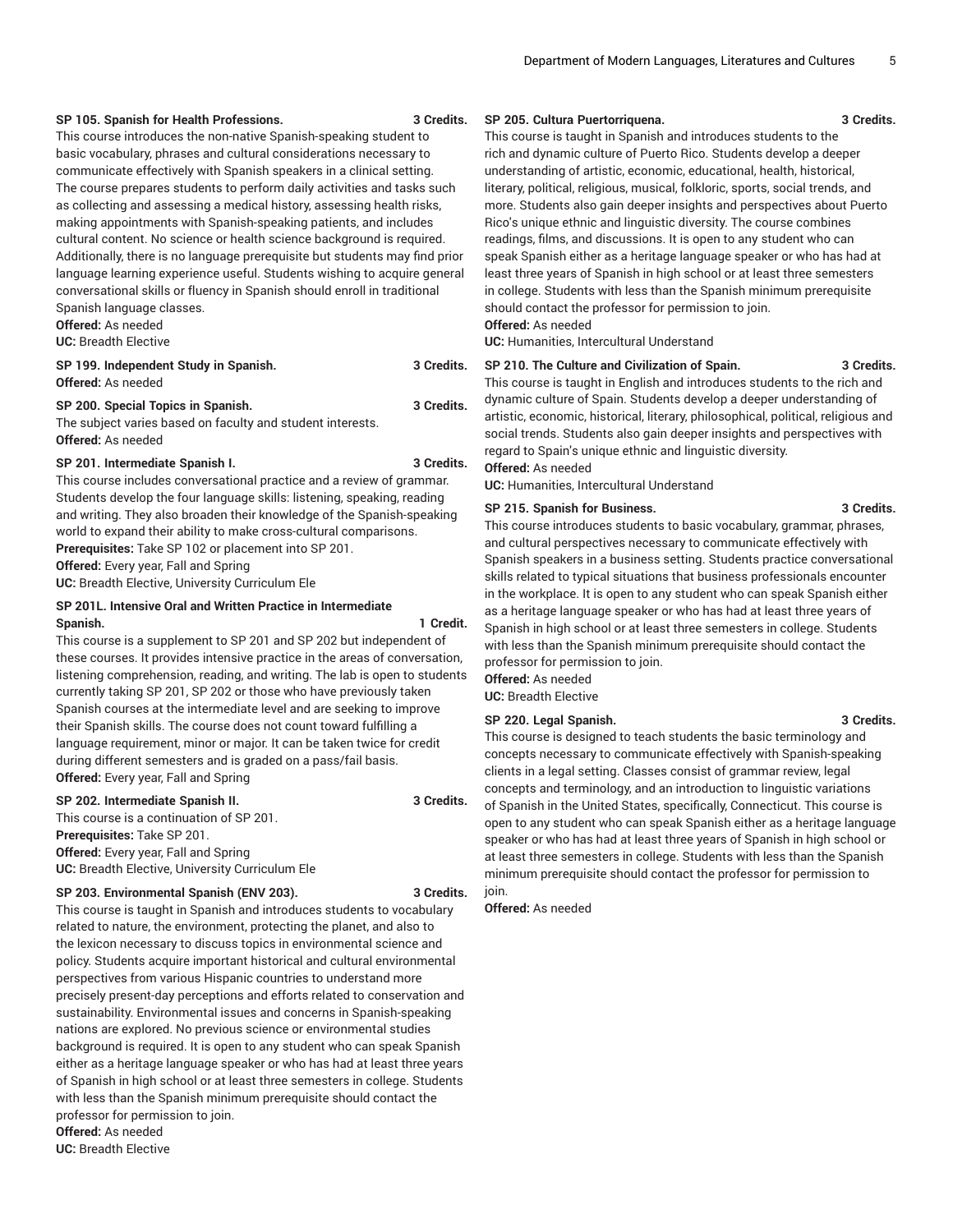#### **SP 225. Cultura Cubana. 3 Credits.**

Cuban culture is diverse, complex, and truly fascinating. With many different influences throughout its history - Amerindian, European, and African - a particular national identity has emerged. Students learn about economics, politics, science, medicine, health care, technology, religion, music, and the history of the revolution since its inception. Students also gain insights about how the island has changed since the revolution of 1959 and what makes Cuba a country different from the rest of Latin America and the world. The course combines readings, films, and discussions. It is open to any student who can speak Spanish either as a heritage language speaker or who has had at least three years of Spanish in high school or at least three semesters in college. Students with less than the Spanish minimum prerequisite should contact the professor for permission to join.

**Offered:** As needed

| SP 259. Spanish Elective.<br><b>Offered:</b> As needed                                                                                                                     | 3 Credits. |
|----------------------------------------------------------------------------------------------------------------------------------------------------------------------------|------------|
| SP 289. Spanish Elective.                                                                                                                                                  | 3 Credits. |
| SP 299. Independent Study.<br>Directed study in topics in Spanish language, culture or literature of<br>special interest to the student.<br><b>Offered:</b> As needed. All | 3 Credits. |
| SP 300. Special Topics in Spanish.<br>The subject varies based on faculty and student interests.<br><b>Prerequisites: Take SP 302.</b><br>Offered: As needed               | 3 Credits. |

**SP 301. Advanced Spanish I. 3 Credits.** This course is designed to help students develop their communication skills in listening, speaking, reading, and writing to a high degree of proficiency. Major grammatical structures are reviewed and reinforced. Culture is integrated with language using a wide variety of sources as students also learn about Hispanic cultures and global issues in greater depth.

**Prerequisites:** Take SP 202 or placement into SP 301. **Offered:** Every year, Fall and Spring **UC:** Breadth Elective, University Curriculum Ele

#### **SP 301L. Intensive Oral and Written Practice in Advanced Spanish. 1 Credit.**

This course is a supplement to SP 301 and SP 302 but independent of these courses. It provides intensive practice in the areas of conversation, listening comprehension, reading and writing. It is open to students currently taking SP 301, SP 302 or those who have previously taken Spanish courses at the advanced level and are seeking to improve their Spanish skills. The course does not count toward fulfilling a language requirement, minor or major. It can be taken twice for credit during different semesters and is graded on a pass/fail basis. **Offered:** Every year, Fall and Spring

#### **SP 302. Advanced Spanish II. 3 Credits.**

This course is a continuation of SP 301. **Offered:** Every year, Fall and Spring **UC:** Breadth Elective, University Curriculum Ele

#### **SP 312. Advanced Conversation. 3 Credits.**

This course is designed to improve oral skills for non-native speakers. Students enlarge and enrich their vocabulary through meaningful practice. They also learn tools for conversational management such as initiating and ending exchanges and changing topics. Students additionally develop knowledge of culturally relevant content that leads to the principal focus on speaking. SP 312 can be waived for students proficient in conversation who should then take another 300-level Spanish course.

**Prerequisites:** Take SP 302.

**Offered:** Every year, Fall

**UC:** Breadth Elective, University Curriculum Ele

#### **SP 317. Approaches to Literary Genres. 3 Credits.**

This course, taught in Spanish, is designed to familiarize students with general approaches to literature: how to read/talk about a poem as opposed to a play, etc. Students read and discuss, in Spanish, works from various genres.

**Prerequisites:** Take SP 302. **Offered:** Every Third Year, Fall

#### **SP 321. Masterpieces of Spanish Literature. 3 Credits.**

Major literary productions of Spain are studied, including works by or selections from Lazarillo de Tormes, Garcilaso, Cervantes, Galdos and Lorca.

**Prerequisites:** Take SP 302.

**Offered:** Every Third Year, Spring

# **SP 328. Spanish American Literature from the Conquest to**

Representative selections of Spanish-American literature from its origins to "Modernismo" are studied. Works of poetry, prose fiction, theater, and the essay are analyzed by a diverse range of the periods' writers are analyzed.

**Prerequisites:** Take SP 302.

**Offered:** Every Third Year, Spring

#### **SP 329. Spanish American Literature from 1880 to Present. 3 Credits.** Representative selections of Spanish American writings since "Modernismo" are studied. Works of poetry, fiction and drama are

analyzed in terms of their sociopolitical contexts as well as in terms of the dominant literary movements of the period.

**Prerequisites:** Take SP 302.

**Offered:** Every Third Year, Fall

#### **SP 335. Nineteenth-Century Literature of Spain. 3 Credits.**

**1880. 3 Credits.**

The romantic, realist and naturalist movements are studied. **Prerequisites:** Take SP 302.

**Offered:** Every Third Year, Spring

### **SP 343. Culture of Spain. 3 Credits.**

This course focuses on broad themes of politics, history, literature, philosophy, regional languages, religion, education, the media, art, music, architecture, ethnic diversity and traditions of Spain. By examining the past and present, students gain deeper insights into the Spanish character and world view. Instruction of this course is in Spanish. **Prerequisites:** Take SP 302. **Offered:** Every other year, Spring

**SP 348. Spanish Drama and Poetry of the Golden Age. 3 Credits.** This course focuses on readings and discussion of the works of Calderon de la Barca, Lope de Vega and contemporaries. **Prerequisites:** Take SP 302. **Offered:** Every Third Year, Spring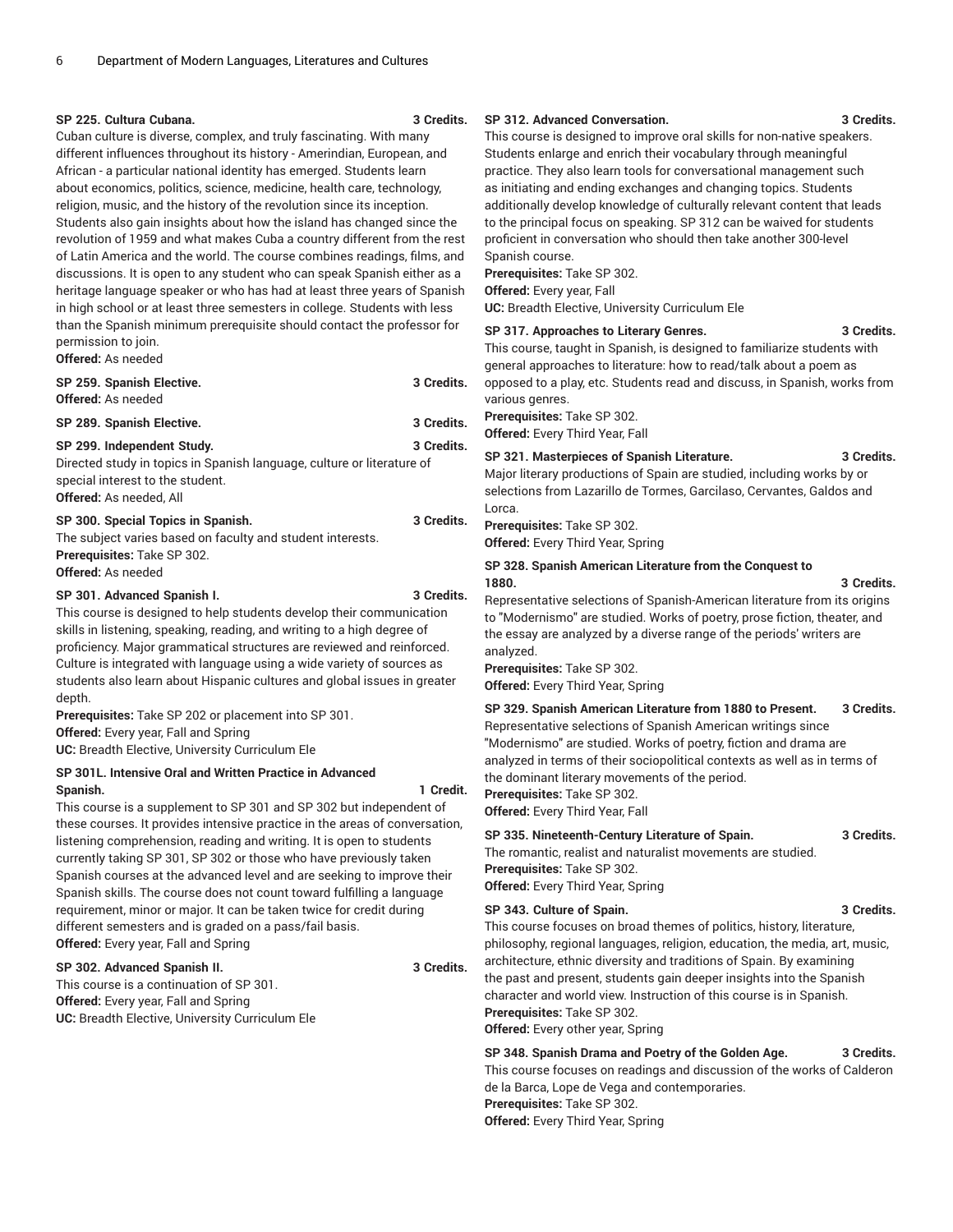#### **SP 351. The Modern Spanish Short Story. 3 Credits.**

The short story as a genre as well as 19th- and 20th-century Spanish and Latin American masterpieces of the short story are explored. Students engage in close literary and linguistic analyses and also consider cultural and historical contexts.

**Prerequisites:** Take SP 302. **Offered:** As needed

#### **SP 370. History of the Romance Languages. 3 Credits.**

Students study the historical linguistic development of Spanish in comparison with the other Romance languages: Catalan, French, Italian, Portuguese, Rhetian, Sardinian and Romanian. Students also compare the modern dialects of Spanish. **Prerequisites:** Take SP 302.

**Offered:** Every other year, Fall

#### **SP 371. Survey of Spanish-American Literature. 3 Credits.**

This course explores Spanish-American literature from the time of the Conquest to the present. **Prerequisites:** Take SP 302. **Offered:** Every Third Year, Fall

#### **SP 373. Latin American Cultures I. 3 Credits.**

Selected topics of Latin American cultures from their Spanish and pre-Columbian roots to the end of Independence are studied. Readings are drawn from history as well as literature.

**Prerequisites:** Take SP 302. **Offered:** Every year, Fall

## **SP 374. Latin American Cultures II. 3 Credits.**

Selected topics of Latin American cultures from the end of Independence to the present are studied. Readings are drawn from history as well as literature.

**Prerequisites:** Take SP 302. **Offered:** Every year, Spring

#### **SP 376. The Spanish Caribbean. 3 Credits.**

This course studies people, history and society as well as artistic and literary expression of Puerto Rico, Cuba and the Dominican Republic. Also, features of the Spanish language as spoken in the Caribbean are considered.

**Prerequisites:** Take SP 302. **Offered:** Every other year, Spring

#### **SP 399. Independent Study. 3 Credits.**

Directed study in topics in Spanish language, culture or literature of special interest to the student. **Offered:** As needed, All

#### **SP 401. Advanced Spanish Grammar. 3 Credits.**

This culminating course, designed to increase and perfect the knowledge of students who possess a strong command of Spanish grammar, includes instruction in verb tense usage, sentence syntax, lexical choices and idiomatic usage. Exercises to solidify knowledge are used extensively.

**Prerequisites:** Take SP 302. **Offered:** As needed

### **SP 450. Senior Seminar. 3 Credits.**

This seminar is devoted to an in-depth study of Don Quijote de la Mancha. The novel is read, discussed and analyzed in terms of the sociopolitical context and in terms of the dominant literature of the period.

**Prerequisites:** Take SP 302.

**Offered:** Every year, Spring

#### **SP 500. Special Topics. 3 Credits.**

The subject varies based on faculty and student interests. **Offered:** As needed

#### **SP 501. Spanish Grammar. 3 Credits.**

This intensive study of the Spanish language at the advanced level builds on students' prior knowledge of the forms and paradigms of Spanish. Students receive instruction in verb tense usage, sentence syntax, lexical choices, nuances of word order and idiomatic usage. Emphasis is placed on composition skills and clarity of expression. Exercises to solidify knowledge are used extensively.

**Prerequisites:** Take SP 302.

**Offered:** As needed

#### **SP 510. Beginning Spanish for Health Professions. 3 Credits.**

This online language course is targeted to students with limited or no experience using the Spanish language in health care settings. The course will address the needs of students and professionals who work in clinical settings that require a basic level of communication with Spanish-speaking patients and their families. The course facilitates the development of basic speaking, listening, reading, and writing skills with emphasis on oral and aural abilities. Students will acquire essential vocabulary and phrases as well as an understanding of basic grammatical structures and intercultural awareness. Prerequisite: Heritage language experience or 2 semesters of college Spanish or 3 years of high school Spanish. Students with less than the Spanish minimum prerequisite should contact the professor for permission to join.

**Offered:** Every year, Summer Online

### **SP 517. Literary Genres. 3 Credits.**

Literary genres and their manifestations in Spanish and Spanish-American literature are studied in depth in this course. **Offered:** As needed

#### **SP 528. Spanish-American Literature. 3 Credits.**

This study of the major literary productions from Spanish America begins with the Conquest, continues through the Colonial period, Independence, modernism, and early 20th-century realism, and concludes with manifestations of late 20th-century experimentation. **Offered:** Every Third Year, Spring

#### **SP 548. Golden Age Drama and Poetry. 3 Credits.**

This study of the major dramatists and poets of the Siglo de Oro (16th and 17th centuries) of Spain covers Renaissance and Baroque styles. Major authors considered include Lope de Vega, Tirso de Molina, Calderón de la Barca, Garcilaso and Góngora. **Offered:** Every Third Year, Spring

**SP 551L. Intensive Oral and Written Practice in Advanced Spanish for Teachers. 1 Credit.**

Intensive oral and written practice to accompany a graduate MAT Spanish course. Students practice proficiency in Spanish at the Advanced-Low ACTFL OPI and WPT. **Offered:** Every year, Spring

#### **SP 552L. Intensive Oral and Written Practice in Advanced Spanish for Teachers. 1 Credit.**

Intensive oral and written practice to accompany a graduate MAT Spanish course. Students practice proficiency in Spanish at the Advanced-Low ACTFL OPI and WPT. **Offered:** Every year, Fall